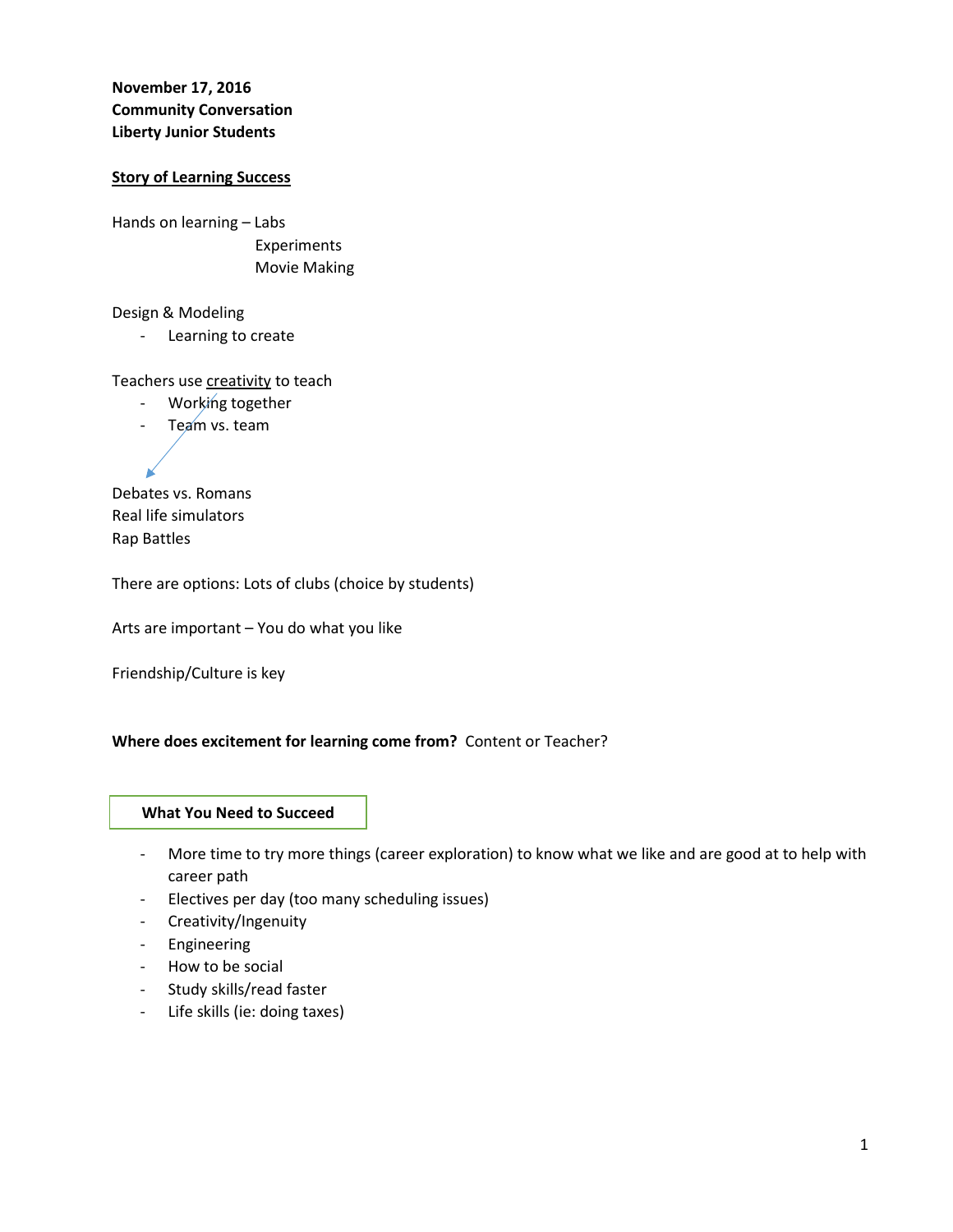## **GO IN-DEPTH or DABBLE?**

Band/Choir kills all other electives and gym and health are required so then no robotics There are enough choices, but not enough time

## Character Skills

- Discipline
- Work ethic
- Responsibility
- Creativity
- Time management
- Perseverance
- Optimism
- Friendliness
- Confidence

Reading/Writing/Listening – more important because it comes first

Need person to person contact

#### **In Groups, How to Listen to Those Who Don't Agree**

- Compromise
- Conflict resolution
- Social skills/good body language/emotional connection
- Accept differences
- Understand that not everything is black and white (see the gray)

OPPORTUNITY & VARIETY

**SUCCESS** \$\$\$